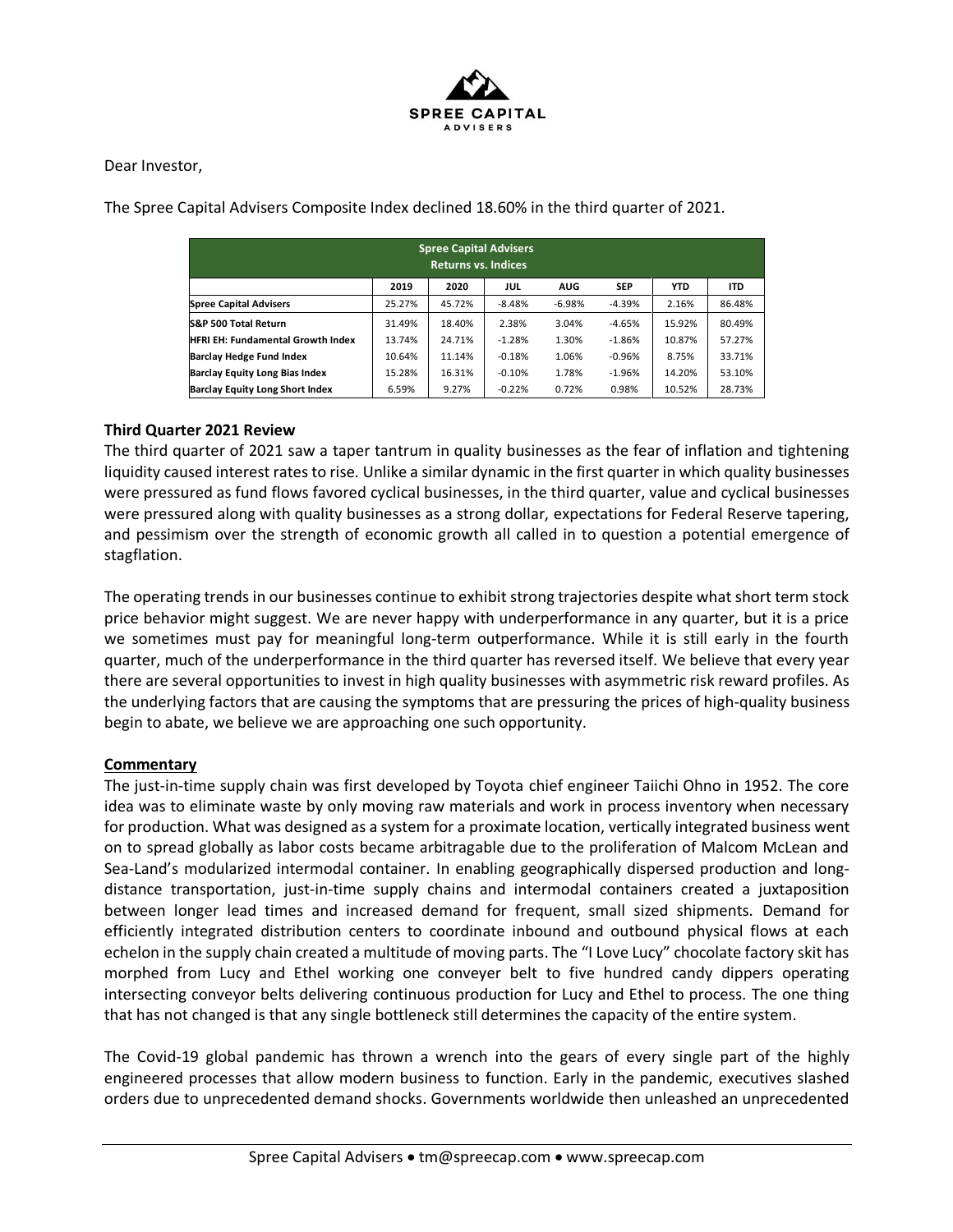\$10.4 trillion in global stimulus on consumers that had initially cut consumption and increased their savings rates due to lockdowns. Home bound consumers flush with stimulus checks and increased savings then shifted their consumption patterns from experiential services to consumer products in order to meet pandemic induced demand to upgrade living spaces. Stretched supply chains, locked down factories, and declining developed world labor participation were met with grounded passenger planes (that typically carry half of all air freight), and an armada of container ships awaiting port entry (at 10x normalized shipping rates). In effect, the Covid-19 global pandemic has caused Lucy and Ethel and the 500 candy dippers to become merely a few hundred candy dippers operating stalled conveyer belts creating extended cycle times and inconsistent distribution, while demand for chocolate is through the roof. This is a disequilibrium and cost push inflation dynamic unlike any in modern times.

Exacerbating cost push inflation is the fact that the United States economy is performing well in relation to the rest of the world. This relative outperformance is causing dollar assets to be in demand both from an investment perspective and from a flight to safety dynamic. The strong dollar is exacerbated by the Federal Reserve signaling the removal of very highly accommodative financial conditions in favor of merely highly accommodative financial conditions. While all of the Covid-19 global pandemic induced symptoms feed headlines and propagate fear, it is important to remember that every single factor that is a root cause of inflation and the strong dollar is either directly or indirectly caused by the pandemic. The most important questions to understand are what is the inflation rate once supply chain bottlenecks have abated, and when will those bottlenecks abate?

When will supply chain bottlenecks abate? Our research suggests that supply chain bottlenecks will largely abate in the first half of 2022. Full normalization is less important than clarity in the trend towards normalization. Markets tend to look through transitory effects once the trend becomes indisputable, and we expect this time to be no different.

What is the inflation rate once supply chain bottlenecks have abated? Our research suggests much lower. If Covid-19 becomes endemic like the seasonal flu, supply chains and spending patterns will return to normal. If vaccines and antivirals such as Merck's Molnupirovir eradicate Covid-19 like smallpox, polio, and so many other epidemics before it, supply chains and spending patterns will return to normal. All the while, almost every long-term secular driver catalyzed by technological innovation is deflationary.

In our second quarter investor letter, we wrote about structural frameworks that created the building blocks for world changing technological breakthroughs. Today, structural frameworks supported by the benefits of scale inherent in outsourced service providers lower barriers to experimentation. In the same way that Taiwan Semiconductor's foundries enabled semiconductor innovation by allowing fabless chip designers to create technological breakthroughs that reinforced Moore's Law, anyone with a credit card can now access computing infrastructure at scale to test, iterate, and enable technological breakthroughs. Scalable computing infrastructure is driving deflation in computing costs and advances in artificial intelligence that are permeating every industry and driving improved decision making and lower normalized logistics and inventory costs. Growth in contract research organizations (CRO) and contract development and manufacturing organizations (CDMO) provide industry with the same benefits of scale and reduction in barriers to experimentation that has proved so beneficial in perpetuating Moore's Law in semiconductors. The emergence of automated cloud laboratory companies such as Emerald Cloud Lab and chemist Lee Cronin's "Chemputer" are working to lower the barrier for experimentation for practitioners in the hard sciences. Should cloud computing, artificial intelligence, CROs, CDMOs, and virtualized labs continue the path to enabling an industrial revolution that transitions biology and chemistry from an empirical science of trial and error to an engineerable science with predictable and scalable outcomes, deflationary effects are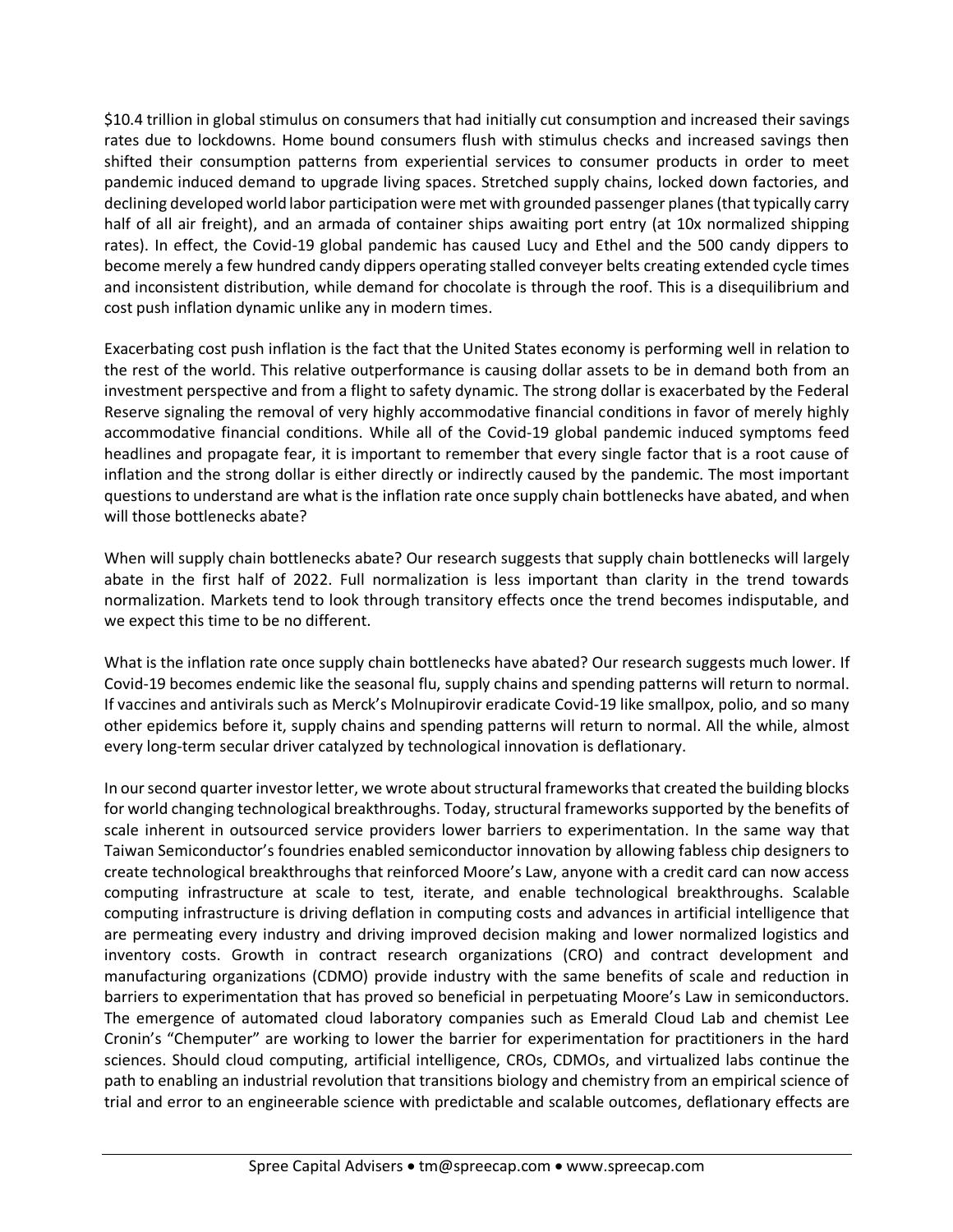exacerbated. Should 3-D printing come to fruition at industrial scale, the impacts on supply chains will be dramatic, and deflationary. To be clear, any investment that we make is based on the merits of the business and not based on secular drivers. Our point is that while the market is focusing on the inflationary effects directly and indirectly caused by the Covid-19 global pandemic, it is important to remember that the speed of technological innovation is accelerating, and almost every side effect of technological innovation is deflationary.

Should our research findings of long term secularly deflationary effects offsetting pandemic induced episodic inflationary effects prove incorrect, our businesses will benefit in either scenario. The businesses that meet our framework for investing benefit from pricing power and a royalty like nature inherent in their business model. This royalty-like nature sometimes stems from providing a service that unites two groups and passes through costs in real time. Other times this royalty like revenue stream stems from the businesses' position as a toll collector on mission critical parts of another business's revenues. As such, our businesses do not have to invest more capital to simply maintain the business in inflationary environments. The lack of correlation between maintenance capital expenditures and inflation ensures that funding remains available for the high return on invested capital opportunities available in a multitude of growth initiatives. This dynamic stands in contrast to many of the highly cyclical businesses that have benefited this year from reopening trends and inflationary pressures. Many of these high fixed cost businesses have high maintenance capital expenditure needs and exposure to lagging effects of depreciation benefits based on pre-inflationary, antiquated book values. Stagflation would only make this worse when costs are higher, cyclical sales do not grow, and real earnings are masked by antiquated depreciation schedules. A hallmark of a quality business is that it is a quality business in all environments throughout the cycle, not merely when the stars align.

## **Conclusion**

While many are focused on trailing inflation numbers, we believe that all of the factors that are driving the root causes of inflation are episodic, and many of the countervailing forces are secular and deflationary. Amidst the worry of the day, we are finding numerous opportunities that we are working to get ahead of for when the episodic factors abate. Several times each year we get opportunities to invest in great businesses at asymmetric risk reward profiles. We believe that this is setting up to be one of those times.

Our focus on finding, vetting, tracking, and investing in high quality businesses remains unchanged. We thank you for your continued confidence in us as the stewards of your capital.

Sincerely,

Thatcher Martin, CFA